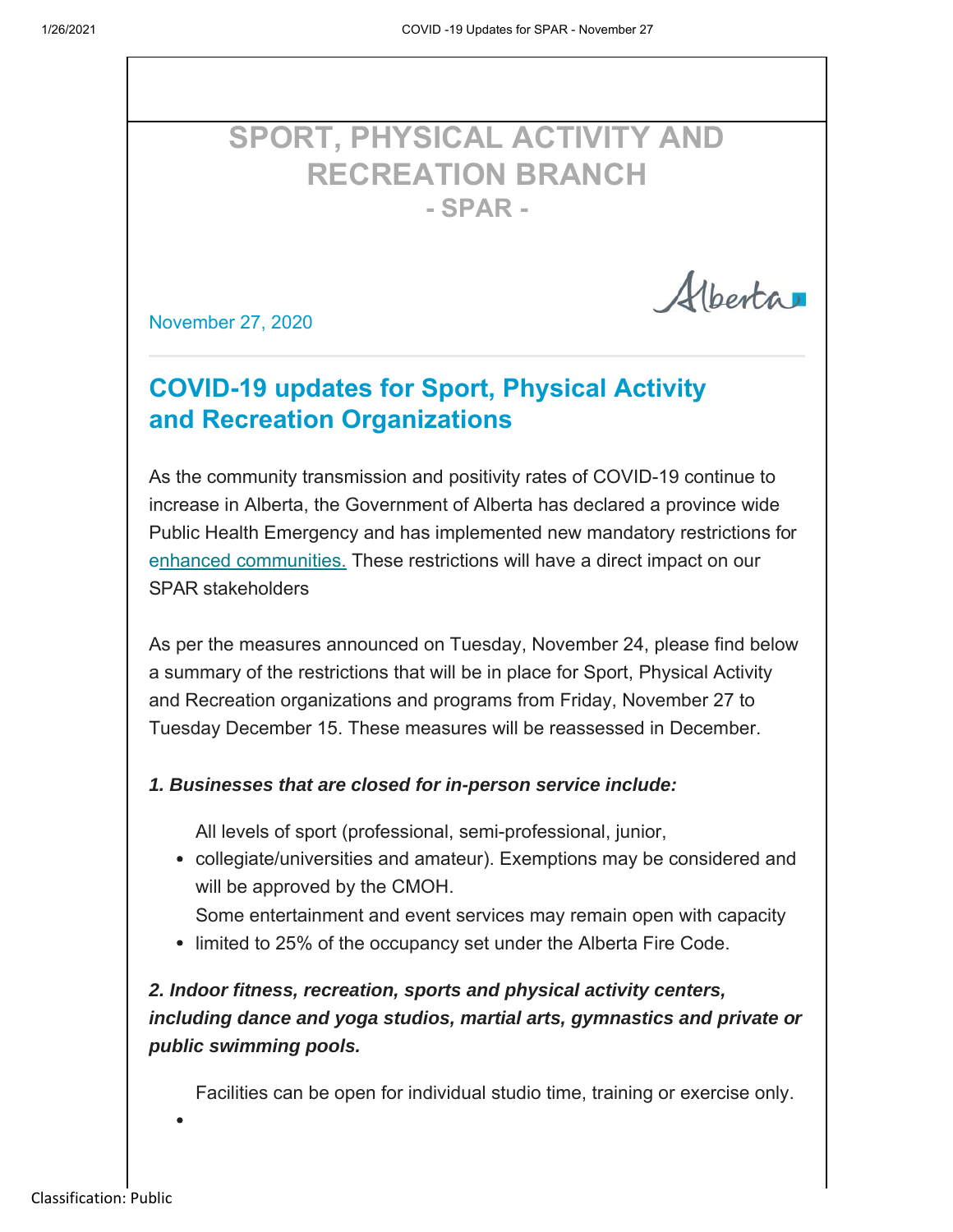- There can be no group (3 or more) fitness, group classes, group training, team practices or competition.
- Instructors can use facility to broadcast virtual fitness classes from, but there can be no group class.
- One on one training/coaching is permitted provided physical distancing is permitted.

*Please note this is for enhanced areas only; all other areas must follow provincial COVID-19 Stage 2 Guidance.*

### *3. Outdoor Sports:*

- Outdoor gatherings are still in place for up to 10 people.
- Outdoor sport, recreation and physical activity is permitted, as long as they are physically distanced, follow guidance and abide by the outdoor gathering limit.
- Anyone playing hockey at an outdoor rink should observe physical distancing and abide by all public health measures.
- Ski hills can be open to the public

#### **4.** *Exemptions***:**

Given the seriousness of Alberta's current COVID-19 situation and the proposed duration of the measures (to be reviewed by December 15), exemption applications for sport will only be considered for those entities that can demonstrate adherence to the Guidance for Professional Sporting Events. This includes:

- Enforcing a mandatory 14-day "quarantine-in" procedure before any practice or play occurs and using a bubble model for the duration of the event.
- Access to dedicated facilities and transportation that are not open to the general public.
- Conducting daily health checks on all members of the team, and private testing team members upon entry into the bubble and every five days throughout events.
- Conducting a comprehensive risk assessment plan and implementing risk mitigation and controls before play begins.
- Completed plans can be sent to Alberta Health via Biz Connect at BizConnect@gov.ab.ca.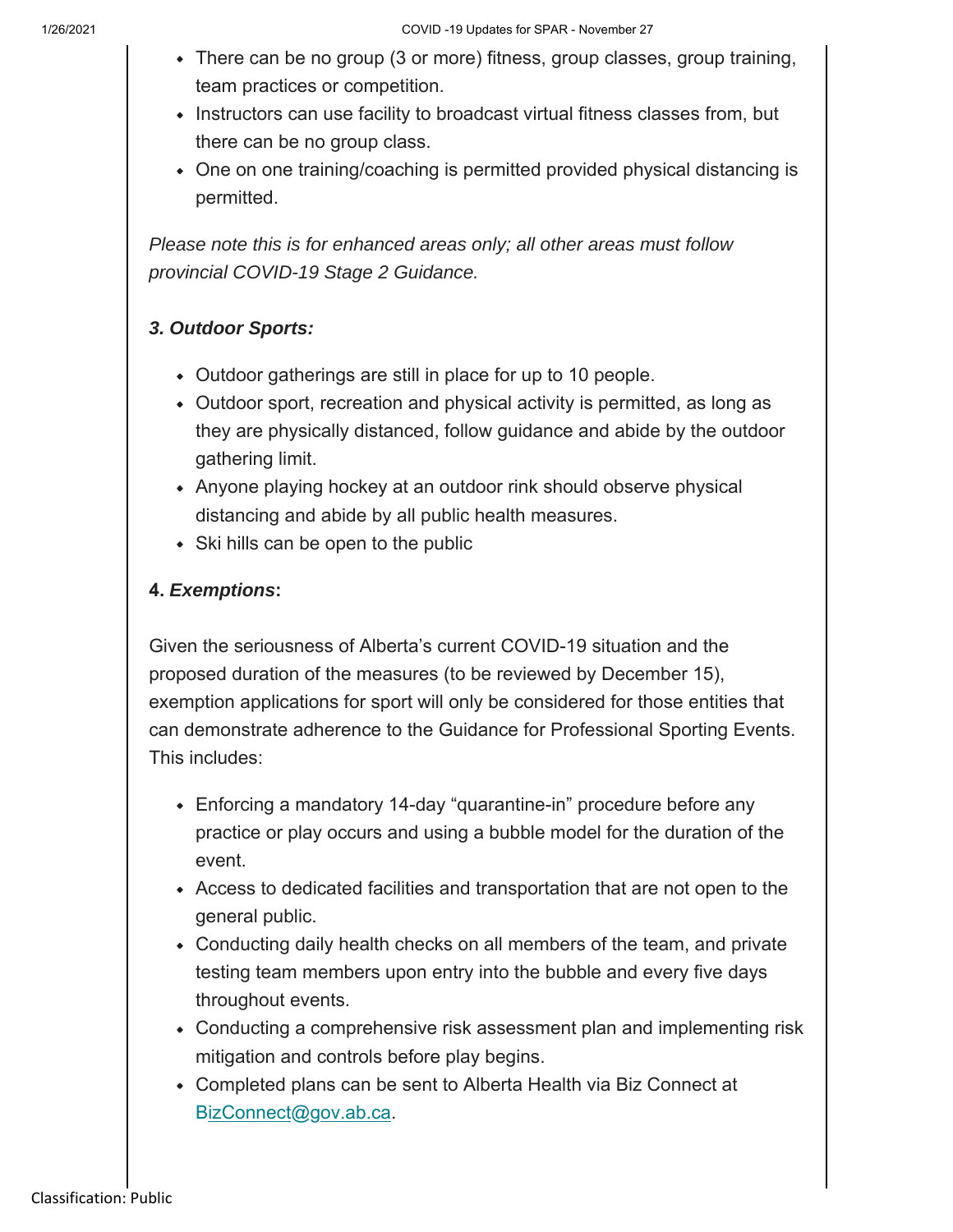Please visit the following documents for more information: https://www.alberta.ca/enhanced-public-health-measures.aspx

Please contact the SPAR Branch or contact your respective SPAR consultant with any further questions.

Alberta Health continues to review best practices and emerging research on sport, physical activity and recreation in the COVID-19 context.

### **Alberta Small and Medium Enterprise Relaunch Grant**

Alberta Jobs, Economy and Innovation's Small and Medium Enterprise Relaunch Grant offers financial assistance to Alberta businesses, cooperatives, and non-profit organizations that were ordered to close or curtail operations, and that experienced a revenue reduction of at least 40%, as a result of the COVID-19 pandemic.

Eligible organizations can apply for 15% of their pre-COVID-19 monthly revenue, up to a maximum of \$5,000 in funding.

Businesses, cooperatives and non-profits can use these funds as they see fit to help offset a portion of their relaunch costs, such as implementing measures to minimize the risk of virus transmission, which could include:

- physical barriers
- purchasing personal protective equipment and disinfecting supplies
- paying rent and employee wages
- replacing inventory and more

Businesses, cooperatives and non-profit organizations that were ordered to close or curtail operations as a result of public health orders issued by Alberta's Chief Medical Officer of Health may be eligible.

Applications will be open until March 31, 2021 unless otherwise communicated.

Please visit www.alberta.ca/sme-relaunch-grant.aspx for more information.

# **Federal Support Programs**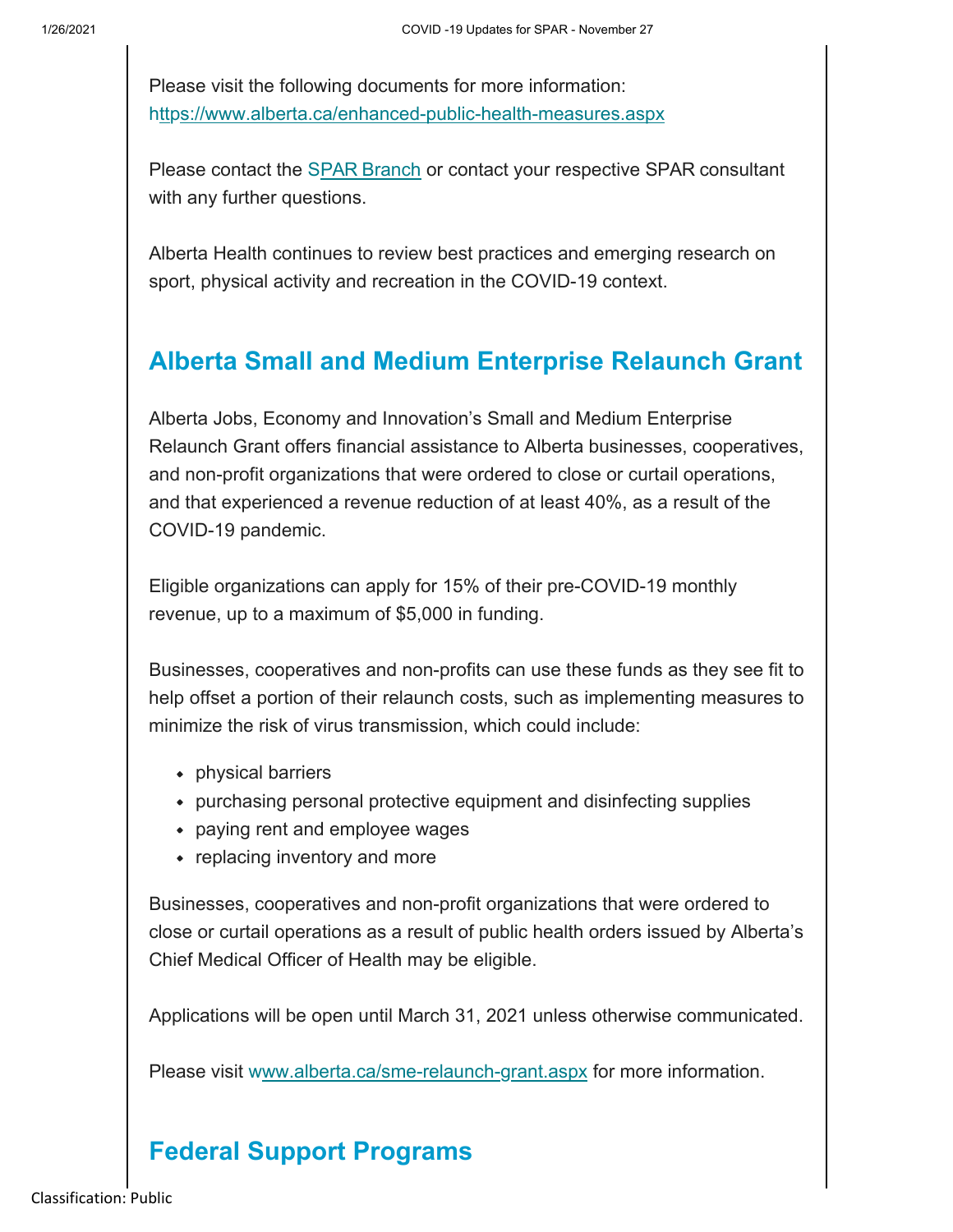The following programs are available from the Government of Canada for those organizations affected by the recent Covid 19 restrictions and shut down.

#### **1. Rent Subsidy**

- Eligible organizations include not for profits, and registered Canadian amateur athletic associations.
- The eligible expenses include rent, taxes, property insurance and interest on commercial mortgages.
- The maximum funding per period is \$75,000 per location, up to \$300,000 which is based on their loss of revenue they have experienced.
- Organizations are eligible for receive a % of their eligible expenses based on % of revenue they have lost.
- The time frame for calculation is Sept 27 2020 to June 2021, and does allow organizations to apply for retroactive expenses.

#### **2. Lockdown Support**

• Qualifying organizations that are subject to a lockdown and must shut their doors or significantly limit their activities under a public health order may be eligible for additional Lockdown Support of 25 per cent of eligible expenses.

For more Information and application - www.canada.ca/en/revenueagency/news/2020/11/canada-emergency-rent-subsidy.html

### **Canada Summer Games 2022**

The Canada Games Council (CGC) and Niagara Host Society have announced that the Canada Summer Games in Niagara have been officially rescheduled for August 6-21, 2022. These new dates were identified after consultation with each provincial/territorial team, National Sport Organizations (NSOs), sport/non-sport venues and all levels of government.

The new dates mean Niagara 2022's Opening Ceremony will now take place on Saturday, August 6th, 2022 at Meridian Centre in St. Catharines, while the Games' Closing Ceremony will fall on Sunday, August 21st, 2022 at Queen Victoria Park in Niagara Falls.

For more information on Team Alberta and the Canada Games go to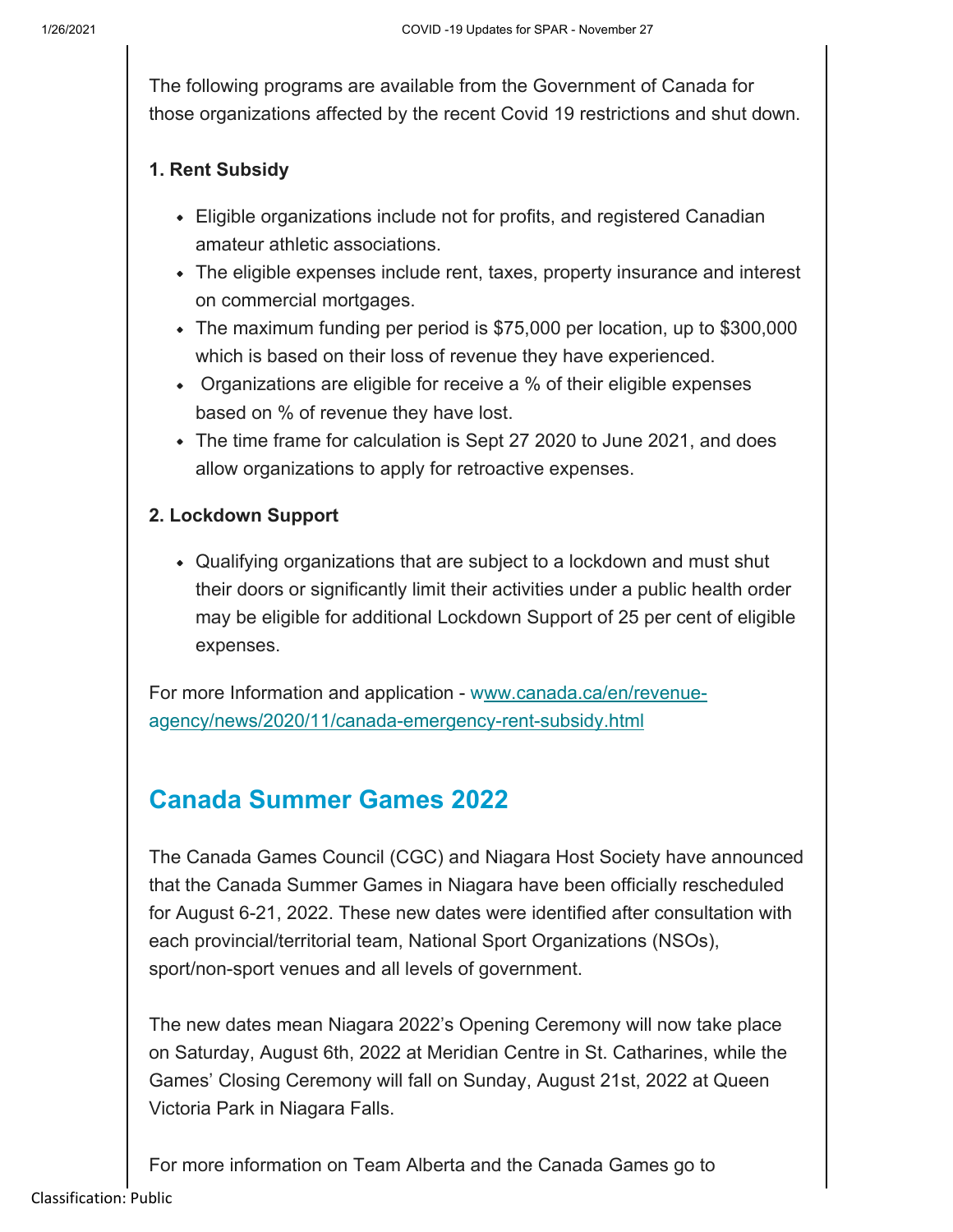a lbertasport.ca/team-alberta/canada-summer-games/

## **Partnership with Nordiq Alberta to Groom Alberta Ski Trails**

Nordiq Alberta and the Government of Alberta have partnered together for a one year pilot to create a program so Albertans are able to enjoy cross-country skiing on groomed trails this winter at Peter Lougheed Provincial Park, Evan-Thomas Provincial Recreation Area, Spray Valley Provincial Park and Sheep River Provincial Park. Winter trail grooming will begin December 1 or sooner, depending on snow conditions.

To support grooming operations, Nordiq Alberta is selling day and season passes to park at trail head parking lots in Kananaskis Country. Revenue from sales will pay for grooming costs.

Please visit the Nordiq Alberta website page for passes and volunteer recruitment:

www.kananaskisgrooming.ca/

## **Positive Youth Development Through Sport and Physical Activity**

SPARC Alberta is a three-year collaborative project with key leaders in the sport, physical activity, and recreation (SPAR) sector. .

The goal is to build on the commitment and dedication within the SPAR sector to take a province-wide approach that results in a cultural shift in Alberta towards intentional positive youth development through sport.

SPARC Alberta envisions a future where all children and youth in Alberta have access to a sport environment that fosters equity, diversity, inclusion, and builds positive youth development in their own communities, to learn life-long skills, and to create healthy lifestyles.

To achieve their goal, SPARC Alberta plans to host a variety of engagement events with communities, organizations, governments, sector and industry leaders, parents and guardians, youth, and more.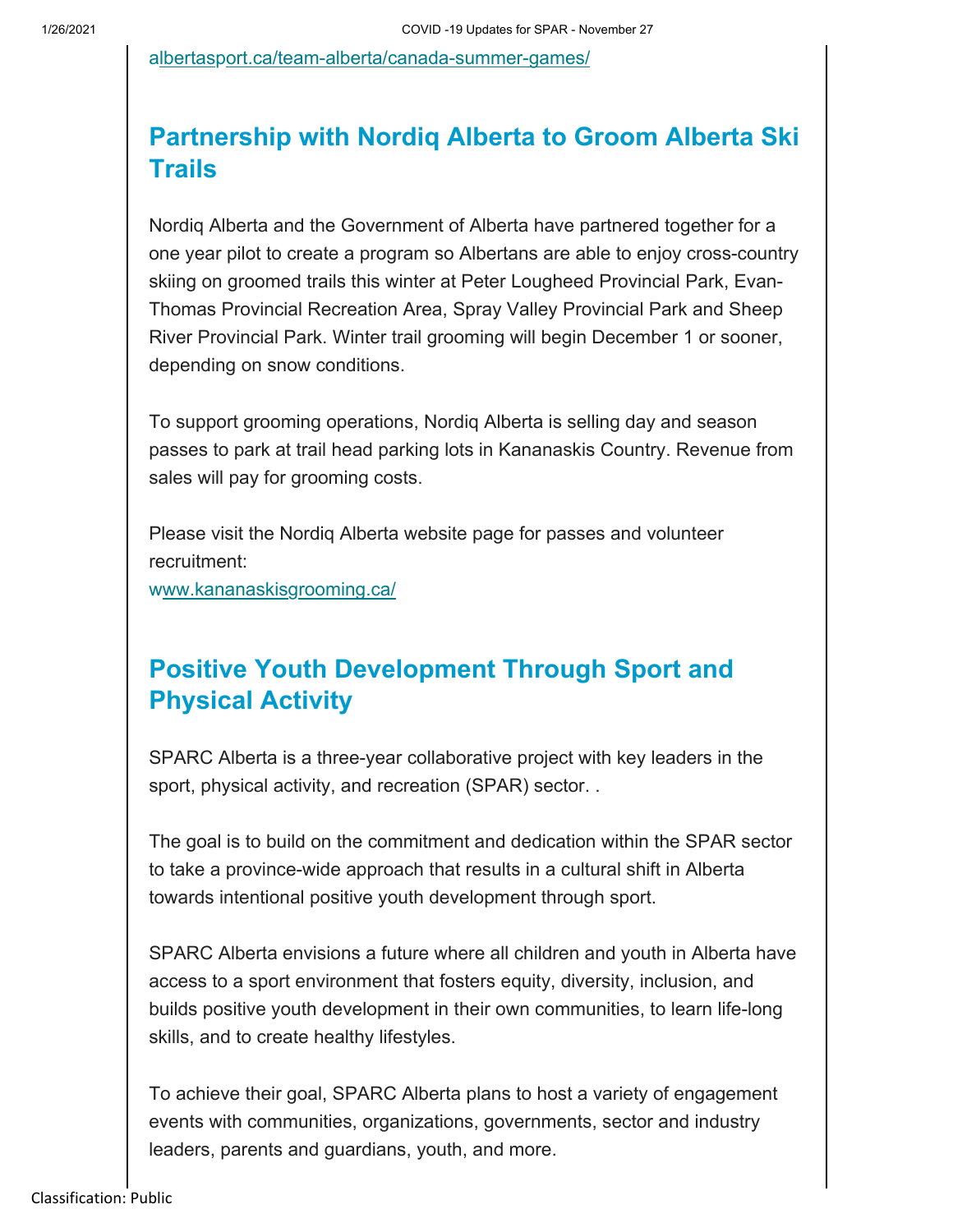Here is the recent video about the project: www.sparcalberta.com/projects

## **North American Indigenous Games Council name new council President**

Shannon Dunfield, Indigenous Sport Council Alberta Chair living in Grande Prairie, Alta., was named to lead the NAIG Council at its annual general meeting held virtually on October 28.

Dunfield is believed to be the first Métis to serve as council president in the organization's 30-year history.

### **Register Today for the 2020 YDRS Online Series**

The *Youth Development Through Recreation Services* (YDRS) Symposium is a bi-annual forum for advancing the knowledge about the contributions of recreation programs and services. It aims to provide information about children and youth development by promoting the delivery and expansion of positive development through sport, recreation, physical activity, education and general health promotion.

The YDRS Symposium attracts delegates from municipal recreation, community service departments, not for profit groups, community sports groups, public health, educational institutions and social service organizations. Presenters range from front line staff to youth policy makers.

Due to the current measures in place to ensure the public remains healthy, the YDRS Symposium will be done as an online series this year consisting of monthly presentations starting in November 2020 and going until March 2021. The presentations will be on the following topics:

- Successes and Learnings from Reopening Programs
- Change Management: Recreation and Your Role
- Returning to Activities and Accessibility

#### **Register Today**